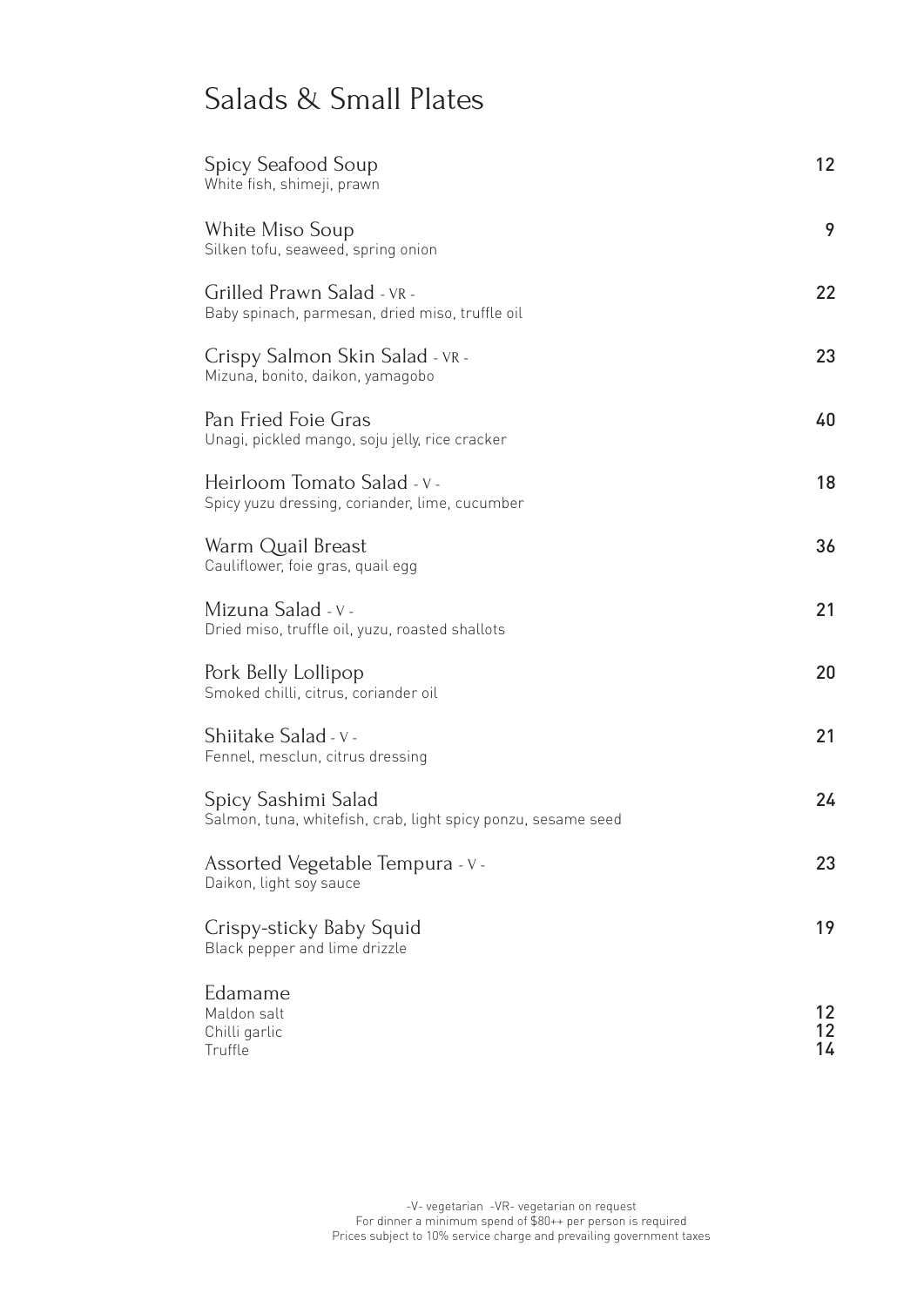### Raw & Rolls

| California Roll<br>Crab, avocado, cucumber, tobiko                                                      | 25 |
|---------------------------------------------------------------------------------------------------------|----|
| Swordfish Sashimi<br>Tomato, wasabi, garlic croutons                                                    | 25 |
| Line Caught Wild Snapper Sashimi<br>and Fresh Summer Truffle<br>Alba oil, roasted shallot, truffle salt | 42 |
| Half Dozen Oysters on Ice<br>Ikura, konbu jelly, apple, micro herbs                                     | 38 |
| Octopus Sashimi<br>Tomato, tarragon, spicy nuts crumble                                                 | 25 |
| Salmon Sashimi<br>Shishito dressing, mizuna, uni powder                                                 | 25 |
| Sliced 'Chūtoro' Semi-fatty Southern Bluefin Tuna<br>Wasabi soy, hajikame, lime                         | 48 |
| Soft Shell Roll<br>Daikon, asparagus, tobiko, sweet soy sauce                                           | 26 |
| Spicy Tuna Roll<br>Maguro tuna, prawn tempura, asparagus, spicy dressing                                | 23 |
| Seared Maguro Tuna Tataki<br>Pickled apple, goma, passion fruit dressing                                | 25 |
| Vegetable Cut Roll - v -<br>Daikon, asparagus, avocado, yamagobo, tempura crumbs                        | 19 |
| Smoked Salmon Roll Tempura<br>Asparagus, spicy whitefish, cream cheese                                  | 22 |
| Chopped Yellowfin Tuna Tartare<br>Udon noodle, yuzu soy garlic, yamamomo                                | 26 |
| Seared Black Angus Beef Tataki<br>Pickled radish, wafu sauce, black sesame                              | 24 |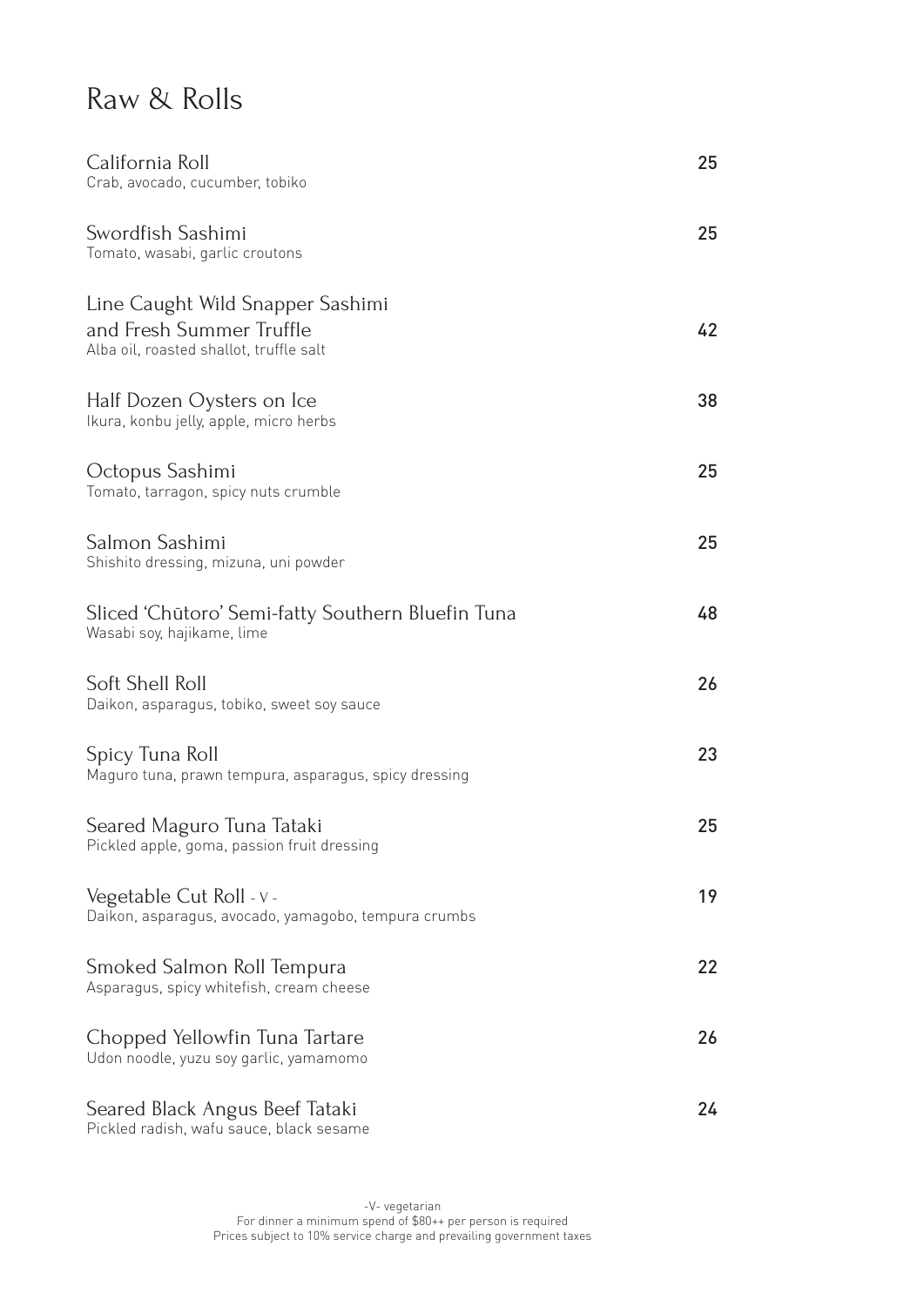## Fish & Seafood

| Roasted Black Cod<br>Shishito, pickled red onions, lemon                        | 56 |
|---------------------------------------------------------------------------------|----|
| Lobster Claw Tempura<br>Spicy ponzu, obha leaf, red onion                       | 33 |
| <b>Fried Prawns</b><br>Spicy lemon dressing, tomato, coriander                  | 39 |
| Tiger Prawn Tempura<br>Yellow curry, curry leaf, miso mustard                   | 33 |
| Robata Grilled Halibut<br>Spicy miso, lotus, shishito pepper                    | 44 |
| Salmon Roasted over Charcoal<br>Chinese date, pickled daikon, orange butter soy | 34 |
| Pan Seared Hokkaido Scallops<br>Edamame, cauliflower purée, soy emulsion        | 36 |
| Seared Maguro Tuna Steak<br>Buckwheat, cucumber, tosaka, chive                  | 33 |
| <b>Steamed Halibut</b><br>Yamagobo, kombu, bok choy                             | 33 |
| Pan Fried John Dory<br>Soba noodles, tomato broth, ohba                         | 37 |
| Seared Salmon Black Pepper Coated<br>Fennel, wakame, ponzu, yamamomo            | 30 |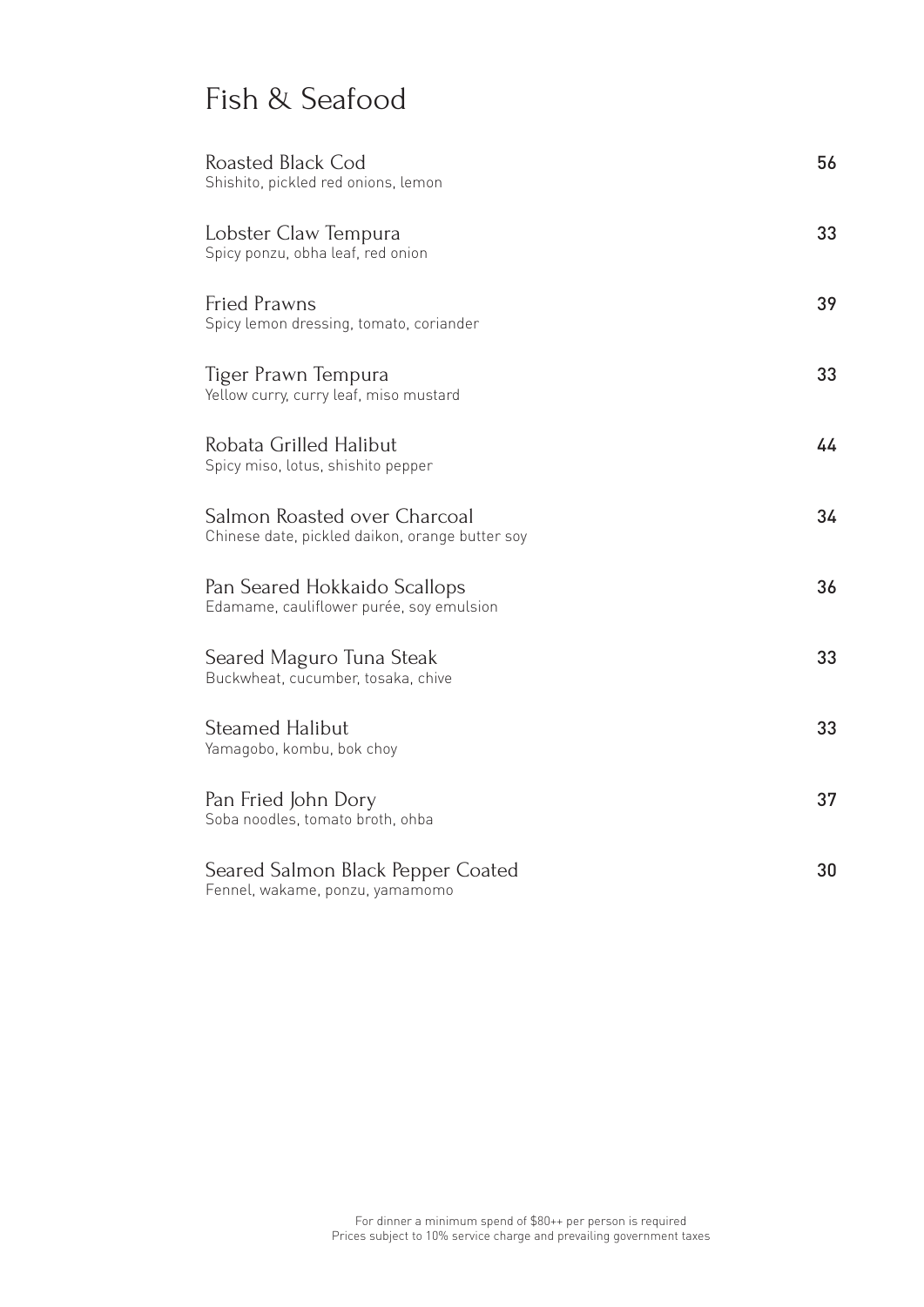#### Poultry & Meat

| Beef Tenderloin<br>Chilli red miso glaze, avocado tempura                   | 58  |  |
|-----------------------------------------------------------------------------|-----|--|
| Grilled Chicken Teriyaki<br>Yamasa soy, young leaves, bamboo shoot          | 36  |  |
| <b>Roast Duck Breast</b><br>Corn, asparagus, orange miso                    | 48  |  |
| <b>Braised Iberico Pork Cheeks</b><br>Saké, mirin, red chilli, bok choy     | 37  |  |
| Grilled Rack of Lamb<br>Pickled shimeji, pea shoot, walnut jus              | 50  |  |
| U.S. Prime 'Brandt Beef' Ribeye<br>Wasabi salsa, spinach, goma dressing     | 54  |  |
| Irish Free Range Striploin<br>Baby potatoes, dashi milk pudding, spinach    | 52  |  |
| Cervena Grass Fed Venison<br>Fig, beetroot and orange foam, balsamic sorbet | 52  |  |
| Duroc Pork Belly<br>Spicy miso, red onions, red chilli                      | 38  |  |
| Wagyu Sirloin Steak 200g                                                    | 240 |  |
| Wagyu Sirloin Tataki 100g                                                   | 120 |  |
| Wagyu Sirloin Sashimi 100g                                                  | 120 |  |

For the past 400 years, the Imperial Palace of Japan has recognised Wagyu as one of the greatest beef raised in Japan. CÉ LA VI exclusively imports Wagyu beef from Kusunoki Farm, prefecture of Kagoshima. The black hair breed cattle features an impressive grade of A4 and A5 Wagyu. The signature taste is a combination of the best genetics of cattle, fervent care, and sustainable lush pastures.

Throughout the year, Kusunoki Farm produces exclusively only about 60 heads of cattle per year. A limited supply of 2 to 4 heads are exported to Singapore per month.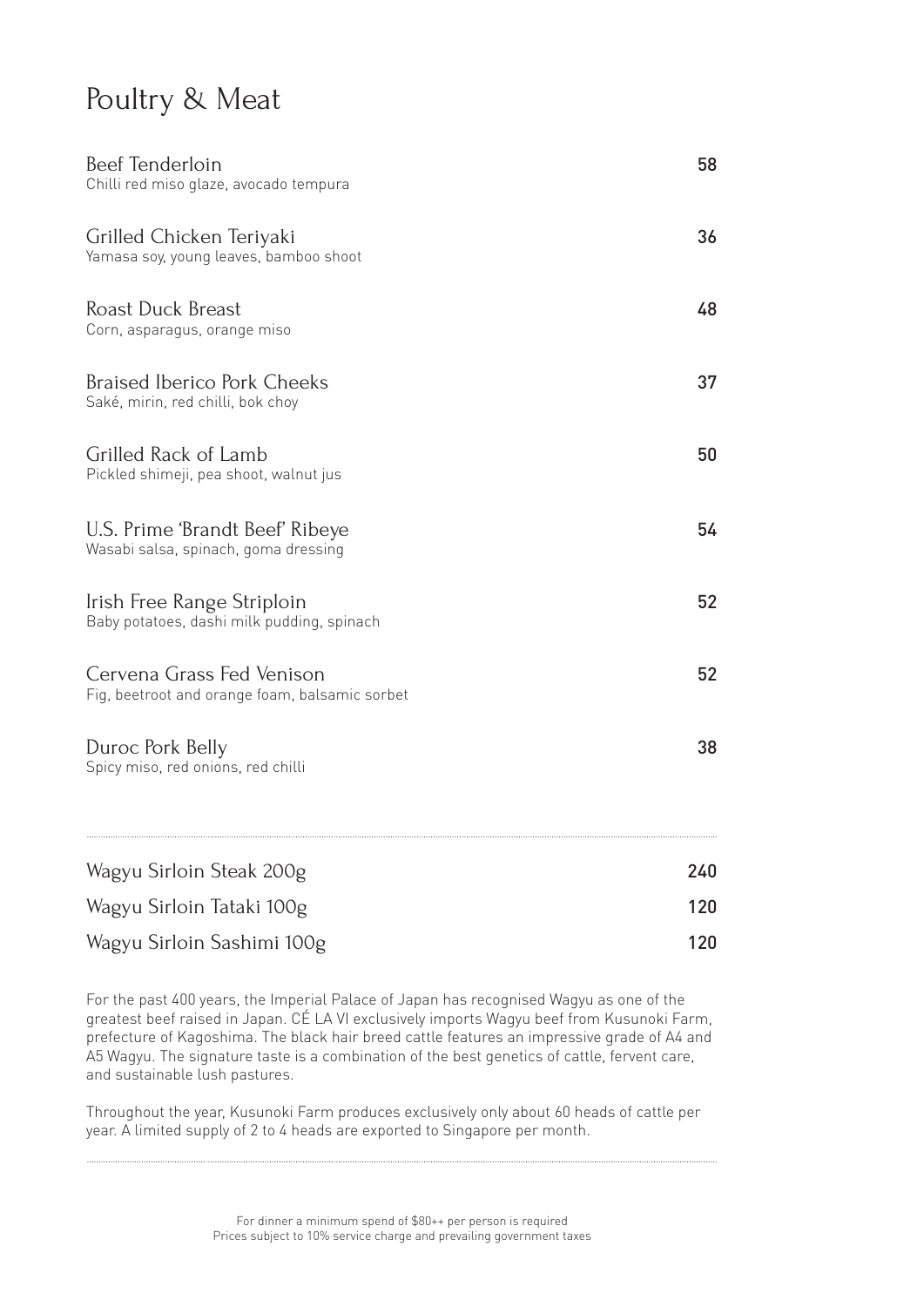# Vegetables & Rice

| Wok Fried Shishito -v-<br>Ginger soy, sesame                             | 14 |
|--------------------------------------------------------------------------|----|
| Aubergine -VR-<br>Den miso, bonito shavings, sesame seed                 | 12 |
| Wok Fried Broccolini - v -<br>Shiso salsa                                | 14 |
| Green Asparagus - V -<br>Yuzu, dried miso                                | 12 |
| Wok Kai Lan - VR -<br>Parma ham, balsamic, maple syrup                   | 12 |
| Udon Noodle - v -<br>Bok choy, sesame garlic, coriander                  | 14 |
| Shiso Flower Fried Rice - v -<br>Ohba leaf, yamasa shoyu, sesame oil     | 12 |
| Spicy Fried Mushrooms - v -<br>Eryngii, shimeji, chilli garlic, saké soy | 14 |
| Steam Akitakomachi - v -<br>Organic rice from northern Japan             | 6  |